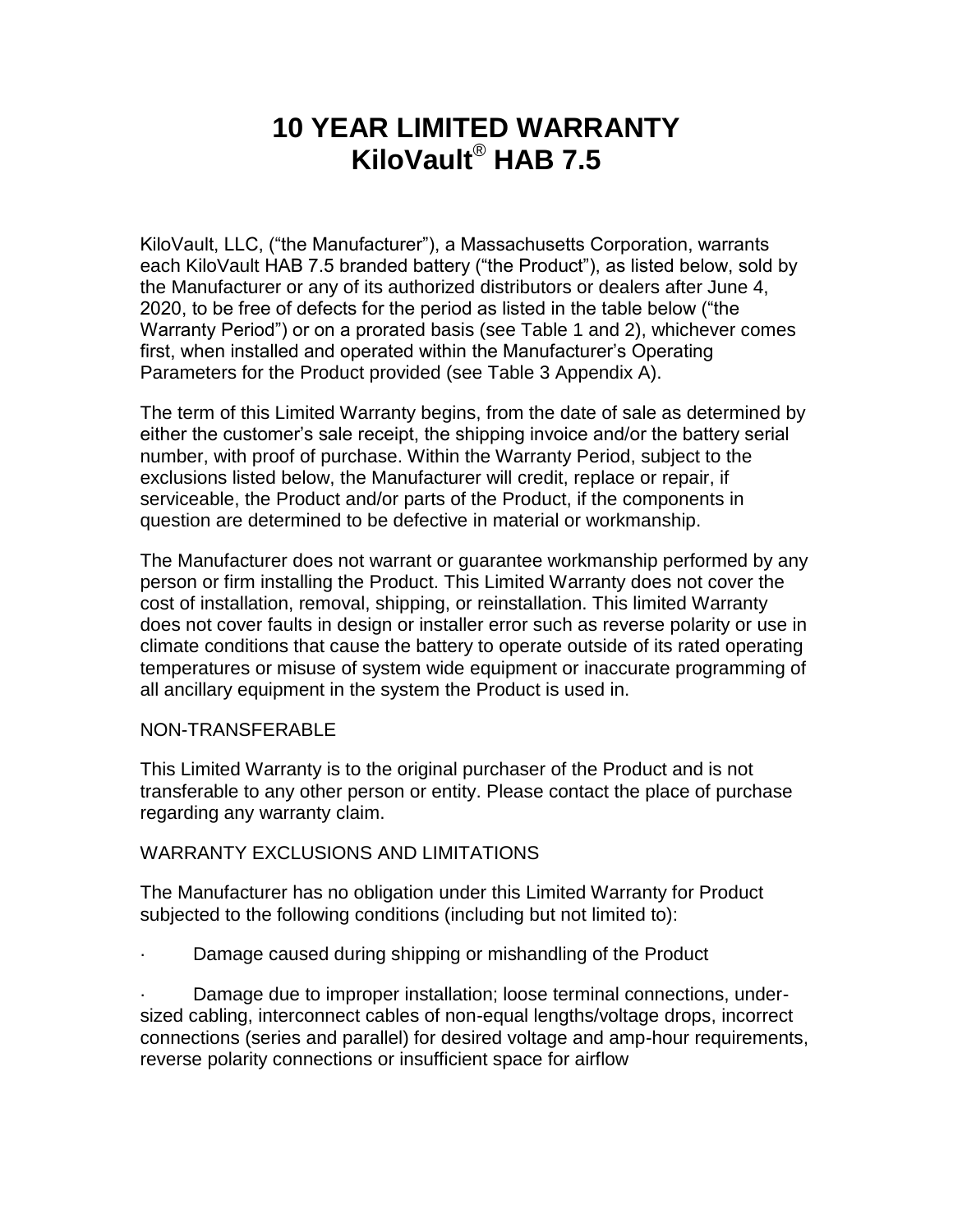· Environmental damage; inappropriate storage conditions as defined by the Manufacturer; exposure to excessive hot or cold temperatures, fire or freezing, or water damage

Damage caused during operation; by collision, over-charging or overdischarging the Product as defined by the Manufacturer

Damage caused by lightning, fire, water or Acts of God

Damage due to improper maintenance; under- or over-charging the Product, lack of cleaning resulting in corroded terminal connections or build-up of dirt, debris, organic matter, fossil fuels or chemicals on the Product casing

Product that has been opened, modified or tampered with

· Tampering or removal of manufacture codes

Product that was used for applications other than which it was designed and intended for

Product that was under-sized for the application

Product used with charging or discharging devices that exceed the continuous current rating for which it was designed for

- Product not stored in adherence to the Manufacturer's storage guidelines
- Product used without appropriate overcurrent protection

· Incidental or consequential damage caused by other components of the power system Including but not limited to inverters, charge controllers, breakers, bypass switches, fuses, etc.

Damage caused by reversing the polarity at the terminals of the battery

Degradation of the capacity of the battery over time is normal for LiFePO4 batteries and is not considered a defect

CAUTION: Do not attempt to charge the battery below 32° F (0° C). Attempts to charge at subfreezing temperatures can damage the battery, significantly reduce its cycle life and will Void the Warranty.

This Limited Warranty does not cover a Product that has reached its normal end of life due to usage which may occur prior to the Warranty Period. A battery can deliver only a fixed amount of Energy over its life which will occur over different periods of time depending on the application. The Manufacturer reserves the right to deny a warranty claim if the Product is determined, upon inspection, to be at its normal end of life even if within the Warranty Period.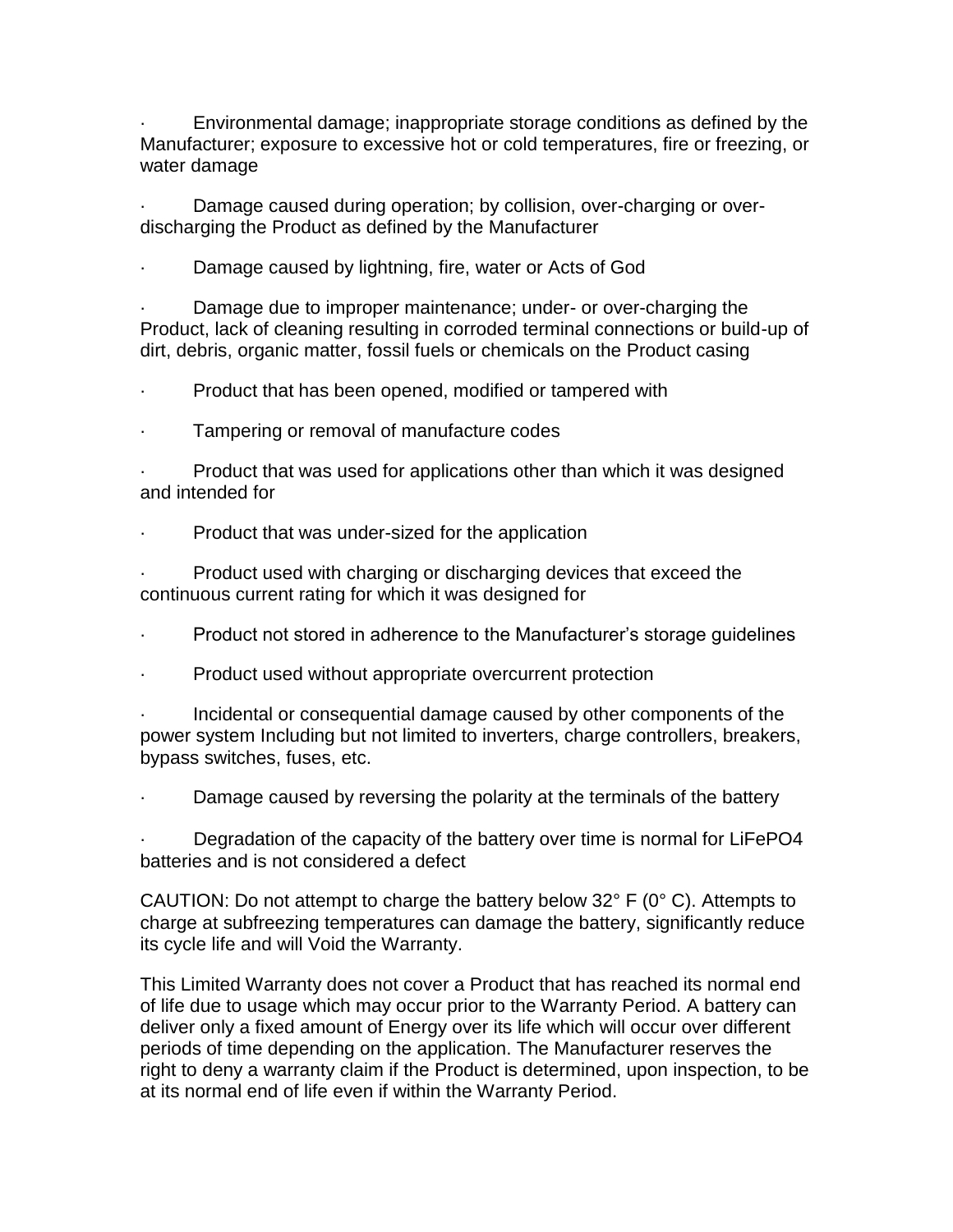The Limited Warranty requires that the user maintain data connectivity to KiloVault's cloud service upon installation. The service is configured through the use of the HABiT<sup>®</sup> app on an Android or iPhone by the professional installer or end-customer. This service connection is required to monitor and diagnose the health of the battery by the installer and the manufacturer in case of failures.

THE MANUFACTURER ALSO EXPRESSLY LIMITS ITS LIABILITY IN THE EVENT OF A PRODUCT DEFECT TO REPAIR OR REPLACE IN ACCORDANCE WITH THE TERMS OF THIS LIMITED WARRANTY. ANY AND ALL LIABILITY FOR INCIDENTAL OR CONSEQUENTIAL DAMAGES, INCLUDING WITHOUT LIMITATION ANY LIABILITY FOR THE MANUFACTURER'S PRODUCT(S) NOT BEING AVAILABLE FOR USE OR LOST REVENUES OR PROFITS, EVEN IF THE MANUFACTURER HAS BEEN ADVISED OF THE POTENTIAL FOR SUCH DAMAGES, ARE EXPRESSLY EXCLUDED FROM THIS LIMITED WARRANTY. SOME STATES (OR JURISDICTIONS) MAY NOT ALLOW THE EXCLUSION OR LIMITATION OF CERTAIN WARRANTIES OR DAMAGES, SO SOME OF THE ABOVE EXCLUSIONS MAY NOT APPLY TO YOU.

#### WARRANTY DISCLAIMER

This limited warranty is in lieu of, and manufacturer disclaims and excludes, all other express warranties. Manufacturer further limits the duration of all, whether statutory, express or implied warranties, including, without limitation, any warranty of merchantability or fitness for a particular purpose, to the warranty period. Manufacturer's exclusive liability for breach of any warranty on the Battery shall be to replace the Battery within the warranty period in accordance with the terms of this limited warranty. In no event shall Manufacturer be liable for any loss or damages of any other kind, whether direct, incidental, consequential including lost profits, exemplary, special or otherwise, including any lost profits or removal, shipping, or installation expenses.

EXCEPT FOR THE WARRANTY SET FORTH ABOVE, KILOVAULT MAKES NO WARRANTY EXPRESSED OR IMPLIED, AND ANY IMPLIED WARRANTY OF MERCHANTABILITY OR FITNESS FOR A PARTICULAR PURPOSE WHICH EXCEEDS THE FOREGOING WARRANTY IS HEREBY DISCLAIMED BY KILOVAULT AND EXCLUDED FROM ANY AGREEMENT MADE BY ACCEPTANCE OF ANY ORDER PURSUANT TO THIS QUOTATION. KILOVAULT WILL NOT BE LIABLE FOR ANY CONSEQUENTIAL DAMAGES, LOSS OR EXPENSE ARISING IN CONNECTION WITH THE USE OF OR THE INABILITY TO USE ITS GOODS FOR ANY PURPOSE WHATSOEVER. KILOVAULT MAXIMUM LIABILITY SHALL NOT IN ANY CASE EXCEED THE CONTRACT PRICE FOR THE GOODS CLAIMED TO BE DEFECTIVE OR UNSUITABLE.

Products will be considered accepted by customer unless written notice to the contrary is given to Manufacturer within ten (10) days of such delivery to customer. The Manufacturer is not responsible for loss or damage to products owned by customer and located on the Manufacturer's premises caused by fire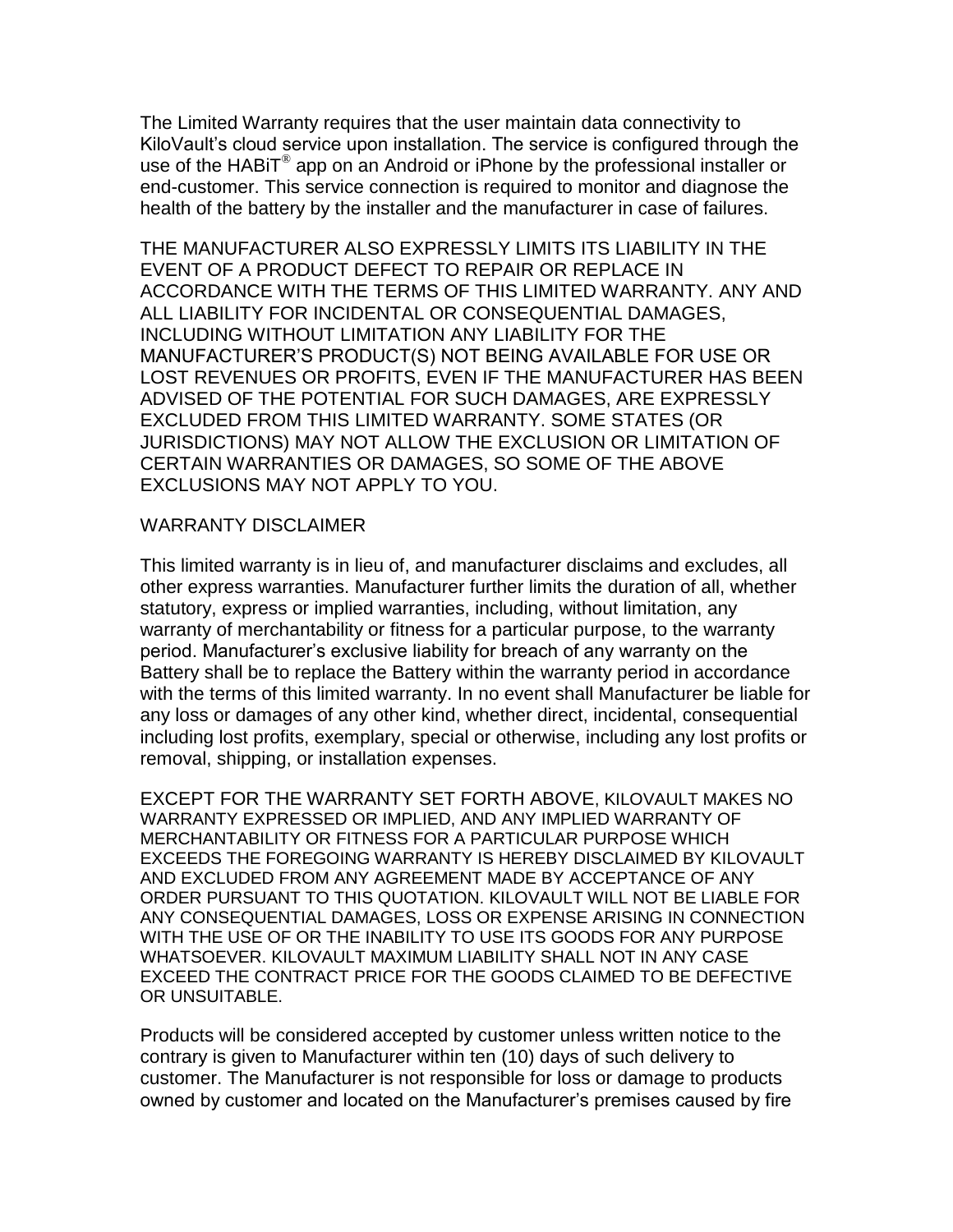or other casualties beyond the Manufacturer's control. This warranty is in lieu of all other warranties expressed or implied.

# LEGAL RIGHTS

Some countries and/or states do not allow limitation on how long an implied warranty lasts or the exclusion or limitation of incidental or consequential damages, so the above limitations may not apply to you. This warranty gives you specific legal rights, which may vary from country to country and/or state to state. This warranty shall be governed by and interpreted in accordance with the laws of Massachusetts. This warranty is understood to be the exclusive agreement between the parties relating to the subject matter hereof. No employee or representative of Manufacturer is authorized to make any warranty in addition to those made in this agreement.

# NON-KILOVAULT WARRANTIES

This Limited Warranty does not cover Product sold by the Manufacturer or any authorized distributor or dealer to an Original Equipment Manufacturer ("OEM"). Please contact the OEM directly for warranty claims regarding such Product.

#### SUBMITTING A WARRANTY CLAIM

To submit a warranty claim, please contact the original place of purchase. The Product may be required to be shipped back to the Manufacturer for further inspection. The Product must be shipped in compliance with UN38.3. Please note that DOT requires all persons shipping batteries to be Hazmat certified.

Purchasers must prepay all delivery costs or shipping charges to return any defective Product under this warranty policy. Except for the warranty that the products are made in accordance with, the specifications therefore supplied or agreed to by customer.

To receive in-warranty service, the defective product must be received no later than two (2) weeks after the end of the warranty period.

In the event that a replacement Product is no longer available in the market, the Manufacturer may offer, at its option, to replace the Product with a new Product of similar function and performance or to credit the remaining depreciated value of the Product to be applied to purchase of a new Product. The remaining depreciated value of the Product is determined by the schedule below (see Prorated warranty compensation schedule in Table 1) and the Purchase Price of the Product at the time that the Product was purchased.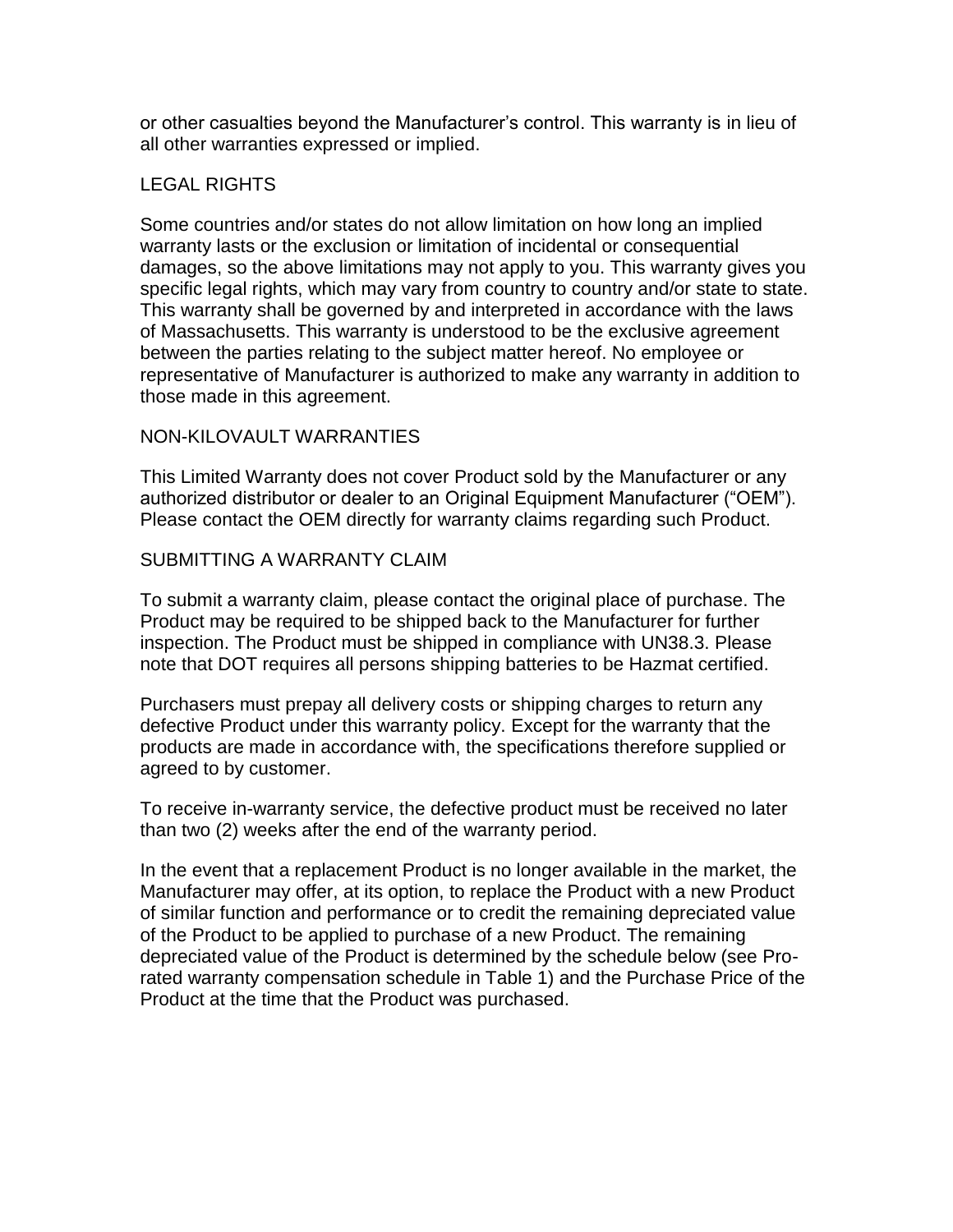**Table 1:** Pro-rated warranty compensation schedule by charging profile (see Appendix A)

| <b>Extended Life</b><br>6000 cycles |                                        | <b>Extended Charge Rate</b><br>4000 cycles |                                        |
|-------------------------------------|----------------------------------------|--------------------------------------------|----------------------------------------|
| Months after Purchase               | Depreciated Value of<br>Purchase Price | Months after Purchase                      | Depreciated Value of<br>Purchase Price |
| $0 - 12$                            | 100%                                   | $0 - 12$                                   | 100%                                   |
| 13-24                               | 90%                                    | 13-24                                      | 90%                                    |
| 25-36                               | 80%                                    | 25-36                                      | 75%                                    |
| 37-48                               | 70%                                    | 37-48                                      | 60%                                    |
| 49-60                               | 60%                                    | 49-60                                      | 45%                                    |
| 61-72                               | 50%                                    | 61-72                                      | 30%                                    |
| 73-84                               | 40%                                    | 73-84                                      | 15%                                    |
| 85-96                               | 30%                                    | 85-90                                      | 5%                                     |
| 97-108                              | 20%                                    | Beyond 90                                  | 0%                                     |
| 109-120                             | 10%                                    |                                            |                                        |
| Beyond 120                          | 0%                                     |                                            |                                        |

At any point in the warranty process, the Manufacturer may determine that the Product's warranty is void due to:

- · Improper battery bank sizing
- · Improper battery wiring and/or installation
- · Incorrect inverter and/or charge controller settings

Other indications of damage due to improper system operation and/or installation

TECHNICAL SUPPORT - **If you have technical questions about the Product, please contact the place of purchase or KiloVault directly at:**

KiloVault, LLC

330 CODMAN HILL RD, BOXBOROUGH, MA 01719 USA

Online Support: [www.kilovault.com/support/](http://www.kilovault.com/support/)

Ph: +1(888)218-5924